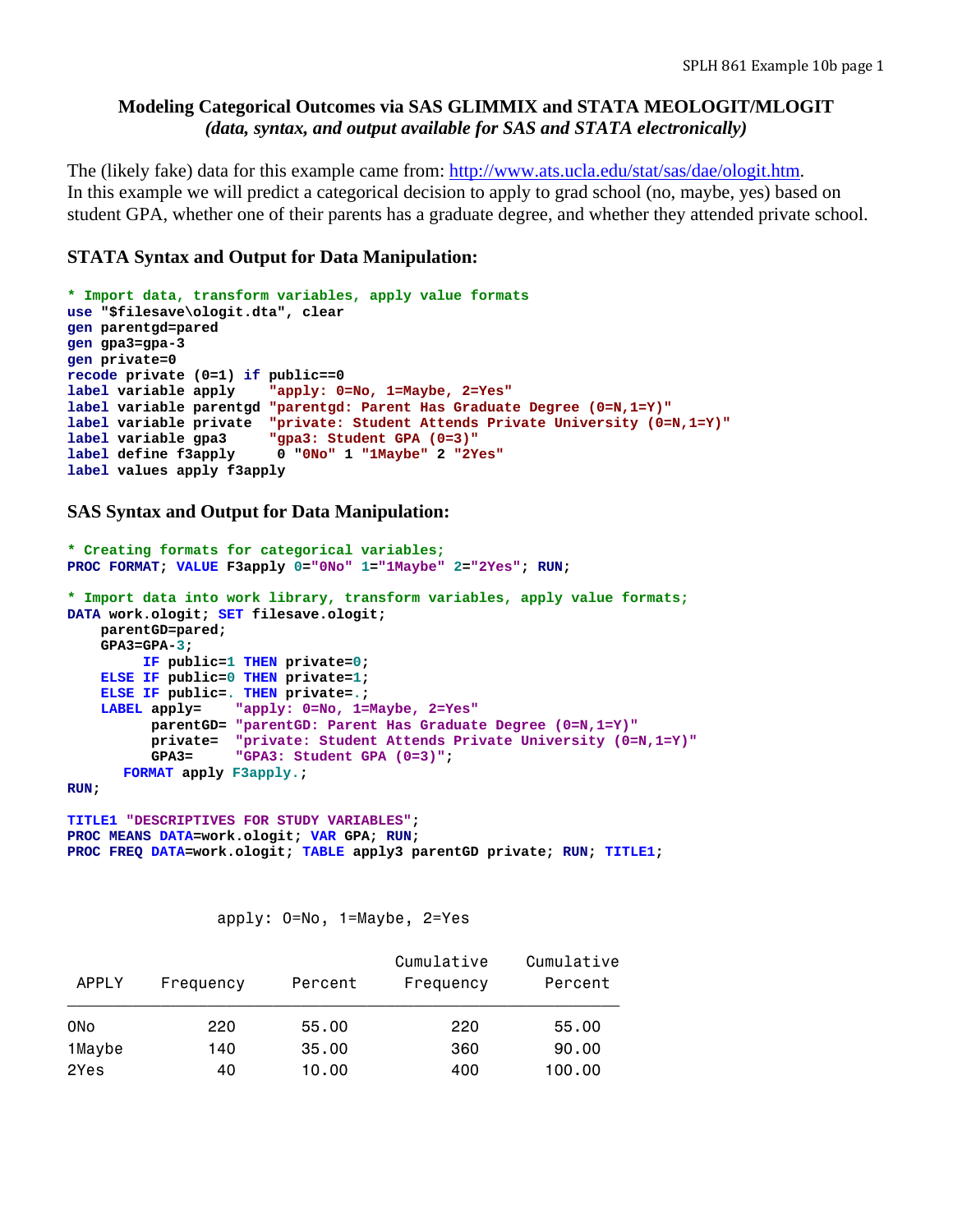**Empty Ordinal Model predicting the cumulative logit of 3-category apply:**

 $Logit(Apply_i > 0) = \beta_{01} \rightarrow \text{Probability}(Apply_i > 0) = \frac{exp(\beta_{01})}{1+exp(\beta_{01})}$  $Logit(Apply_i > 1) = \beta_{02} \rightarrow \text{Probability}(Apply_i > 1) = \frac{exp(\beta_{02})}{1+exp(\beta_{02})}$ 

**display as result "EMPTY ORDINAL MODEL PREDICTING CATEGORICAL DV" display as result "INTERCEPTS ARE BACKWARDS (GIVE LOGIT OF LOWER CATEGORY)" meologit apply , estat ic, n(400), nlcom 1/(1+exp(-1\*(\_b[cut1:\_cons]))) // intercept for y<1 in probability nlcom 1/(1+exp(-1\*(\_b[cut2:\_cons]))) // intercept for y<2 in probability**

```
TITLE1 "EMPTY ORDINAL MODEL PREDICTING CATEGORICAL DV"; 
PROC GLIMMIX DATA=work.ologit NOCLPRINT NOITPRINT GRADIENT METHOD=QUAD; 
MODEL apply (DESCENDING) = / SOLUTION LINK=CLOGIT DIST=MULT; 
* ILINK requests logit estimate to be transformed into probability, but does not give each;
ESTIMATE "Intercept" intercept 1 / ILINK; 
RUN; TITLE1;
```
### **SAS Output:**

|            |                   |                          | Convergence criterion (ABSGCONV=0.00001) satisfied. |                      |                     |          | Hooray! Our estimates are usable! |              |  |  |
|------------|-------------------|--------------------------|-----------------------------------------------------|----------------------|---------------------|----------|-----------------------------------|--------------|--|--|
|            |                   | Fit Statistics           |                                                     |                      |                     |          |                                   |              |  |  |
|            | -2 Log Likelihood |                          | 741.21                                              |                      |                     |          |                                   |              |  |  |
| AIC        |                   | (smaller is better)      | 745.21                                              |                      |                     |          |                                   |              |  |  |
| AICC       |                   | (smaller is better)      | 745.24                                              |                      |                     |          |                                   |              |  |  |
| <b>BIC</b> |                   | (smaller is better)      | 753.19                                              |                      |                     |          |                                   |              |  |  |
|            |                   | CAIC (smaller is better) | 755.19                                              |                      |                     |          |                                   |              |  |  |
|            |                   | HQIC (smaller is better) | 748.37                                              |                      |                     |          |                                   |              |  |  |
|            |                   |                          |                                                     |                      | Parameter Estimates |          |                                   |              |  |  |
|            |                   | apply:                   |                                                     |                      |                     |          |                                   |              |  |  |
|            |                   | $0 = No,$                |                                                     |                      |                     |          |                                   |              |  |  |
|            |                   | $1 = Maybe,$             |                                                     | Standard             |                     |          |                                   |              |  |  |
| Effect     |                   | $2 = Yes$                | Estimate                                            | Error                | <b>DF</b>           | t Value  | Pr >  t                           | Gradient     |  |  |
| Intercept  |                   | 2Yes                     | $-2.1972$                                           | 0.1667               | 398                 | $-13.18$ | < 0.001                           | $6.19E - 15$ |  |  |
| Intercept  |                   | 1Maybe                   | $-0.2007$                                           | 0.1005               | 398                 | $-2.00$  | 0.0465                            | $3.66E - 15$ |  |  |
|            |                   |                          |                                                     | Estimates            |                     |          |                                   |              |  |  |
|            |                   |                          |                                                     | $Mean = probability$ |                     |          |                                   |              |  |  |
|            |                   |                          |                                                     |                      |                     |          |                                   | Standard     |  |  |
|            |                   |                          | Standard                                            |                      |                     |          |                                   | Error        |  |  |
| Label      |                   | Estimate                 | Error                                               | DF                   | t Value             | Pr >  t  | Mean                              | Mean         |  |  |
| Intercept  |                   | $-2.1972$                | 0.1667                                              | 398                  | $-13.18$            | < 0.001  | 0.1000                            | 0.01500      |  |  |

| $Probability(Apply_i > 0) =$                            |              | apply: 0=Not, 1=Maybe, 2=Yes |         |                         |                       |  |  |  |  |
|---------------------------------------------------------|--------------|------------------------------|---------|-------------------------|-----------------------|--|--|--|--|
| $\frac{exp(-0.2007)}{[1+exp(-0.2007)]} /$<br>$' = .450$ | <b>APPLY</b> | Frequency                    | Percent | Cumulative<br>Frequency | Cumulative<br>Percent |  |  |  |  |
| Probability $(Apply_i > 1) =$                           | 0No          | 220                          | 55.00   | 220                     | 55.00                 |  |  |  |  |
|                                                         | 1Maybe       | 140                          | 35.00   | 360                     | 90.00                 |  |  |  |  |
| $\frac{exp(-2.1972)}{[1+exp(-2.1972)]}$<br>$=.100$      | 2Yes         | 40                           | 10.00   | 400                     | 100.00                |  |  |  |  |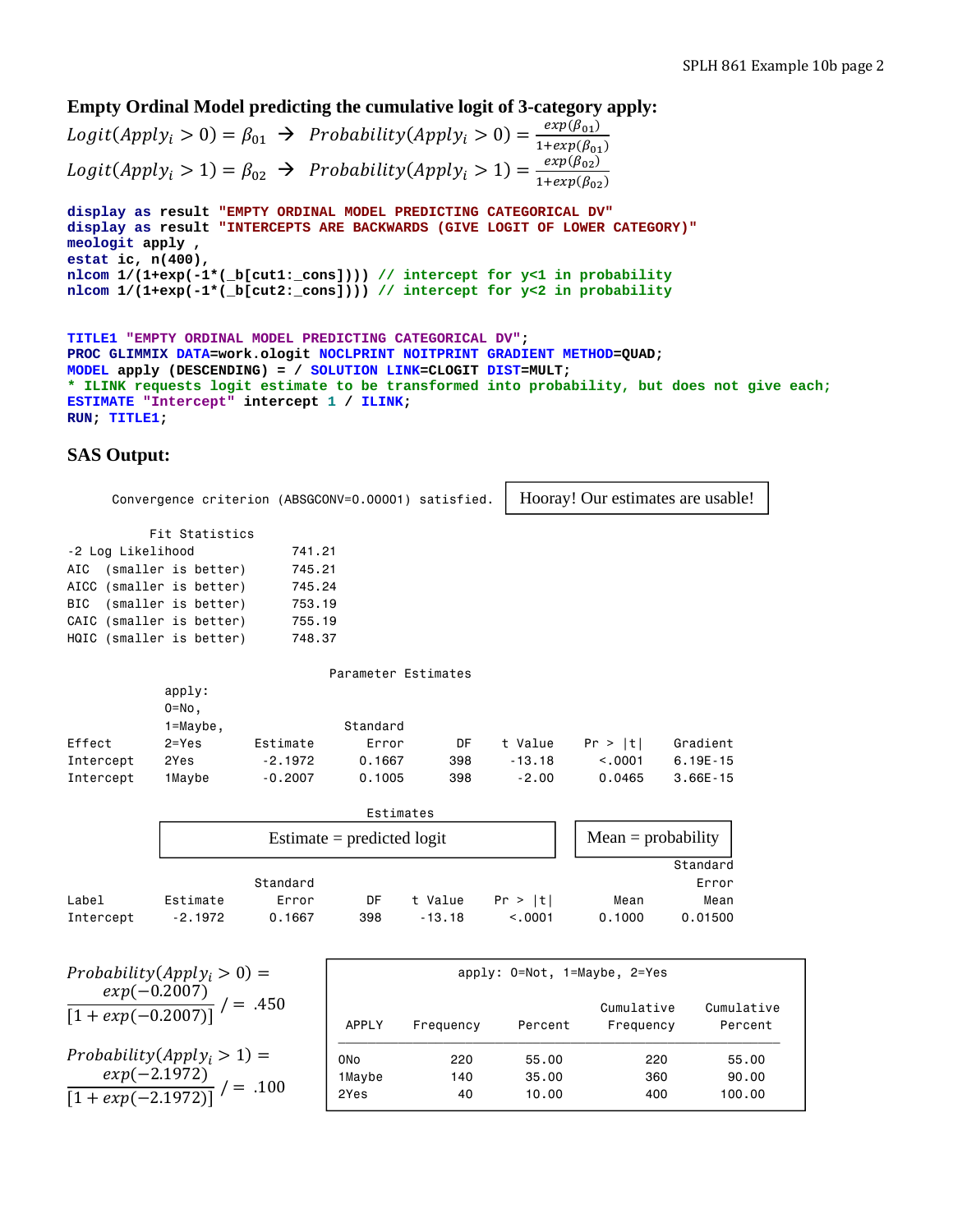#### **Let's add some predictors...**

```
Logit(Apply_i > 0) = \beta_{01} + \beta_1(GPA_i - 3) + \beta_2(ParentGD_i) + \beta_3(Private_i)Logit(Apply_i > 1) = \beta_{02} + \beta_1(GPA_i - 3) + \beta_2(ParentGD_i) + \beta_3(Private_i)display as result "MAIN EFFECTS ORDINAL MODEL PREDICTING CATEGORICAL DV" 
display as result "INTERCEPTS ARE BACKWARDS (GIVE LOGIT OF LOWER CATEGORY)"
melogit apply c.gpa3 c.parentgd c.private, 
estat ic, n(400), 
margins, at(c.gpa3=(-1(1)1) c.parentgd=(0(1)1) c.private=(0(1)1)) predict(xb) // logits
margins, at(c.gpa3=(-1(1)1) c.parentgd=(0(1)1) c.private=(0(1)1))TITLE1 "MAIN EFFECTS ORDINAL MODEL PREDICTING CATEGORICAL DV"; 
PROC GLIMMIX DATA=work.ologit NOCLPRINT NOITPRINT GRADIENT METHOD=QUAD; 
MODEL apply (DESCENDING) = GPA3 parentGD private / SOLUTION LINK=CLOGIT DIST=MULT ODDSRATIO(AT 
GPA3=0); 
ESTIMATE "Intercept for No Degree, Public, GPA=2" int 1 GPA3 -1 parentGD 0 private 0 / ILINK; 
ESTIMATE "Intercept for No Degree, Private, GPA=2" int 1 GPA3 -1 parentGD 0 private 1 / ILINK; 
ESTIMATE "Intercept for Yes Degree, Public, GPA=2" int 1 GPA3 -1 parentGD 1 private 0 / ILINK; 
ESTIMATE "Intercept for Yes Degree, Private, GPA=2" int 1 GPA3 -1 parentGD 1 private 1 / ILINK; 
ESTIMATE "Intercept for No Degree, Public, GPA=3" int 1 GPA3 0 parentGD 0 private 0 / ILINK; 
ESTIMATE "Intercept for No Degree, Private, GPA=3" int 1 GPA3 0 parentGD 0 private 1 / ILINK; 
ESTIMATE "Intercept for Yes Degree, Public, GPA=3" int 1 GPA3 0 parentGD 1 private 0 / ILINK; 
ESTIMATE "Intercept for Yes Degree, Private, GPA=3" int 1 GPA3 0 parentGD 1 private 1 / ILINK; 
ESTIMATE "Intercept for No Degree, Public, GPA=4" int 1 GPA3 1 parentGD 0 private 0 / ILINK; 
ESTIMATE "Intercept for No Degree, Private, GPA=4" int 1 GPA3 1 parentGD 0 private 1 / ILINK; 
ESTIMATE "Intercept for Yes Degree, Public, GPA=4" int 1 GPA3 1 parentGD 1 private 0 / ILINK; 
ESTIMATE "Intercept for Yes Degree, Private, GPA=4" int 1 GPA3 1 parentGD 1 private 1 / ILINK; 
ESTIMATE "Slope for GPA" GPA3 1 / ILINK; * Example of non-sense ILINK for a slope; 
RUN; TITLE1;
```
### **SAS Output:**

| Fit Statistics          |  |  |        |  |  |  |  |  |  |  |
|-------------------------|--|--|--------|--|--|--|--|--|--|--|
| -2 Log Likelihood       |  |  | 717.02 |  |  |  |  |  |  |  |
| AIC (smaller is better) |  |  | 727.02 |  |  |  |  |  |  |  |
| BIC (smaller is better) |  |  | 746.98 |  |  |  |  |  |  |  |
|                         |  |  |        |  |  |  |  |  |  |  |

|           |              |           | Parameter Estimates |     |         |          |              |
|-----------|--------------|-----------|---------------------|-----|---------|----------|--------------|
|           | apply:       |           |                     |     |         |          |              |
|           | $0 = No$ ,   |           |                     |     |         |          |              |
|           | $1 = Maybe,$ |           | Standard            |     |         |          |              |
| Effect    | $2 = Yes$    | Estimate  | Error               | DF  | t Value | Pr >  t  | Gradient     |
| Intercept | 2Yes         | $-2.5102$ | 0.3192              | 395 | $-7.86$ | < 0.0001 | 7.07E-12     |
| Intercept | 1Maybe       | $-0.4148$ | 0.2830              | 395 | $-1.47$ | 0.1435   | $-262E - 13$ |
| GPA3      |              | 0.6157    | 0.2606              | 395 | 2.36    | 0.0186   | $5.41E - 13$ |
| parentGD  |              | 1.0477    | 0.2658              | 395 | 3.94    | < 0.0001 | 1.92E-12     |
| private   |              | 0.05868   | 0.2979              | 395 | 0.20    | 0.8439   | $6.07E - 12$ |

**Interpret each main effect…** 

**Intercept for 1Maybe:** 

**Intercept for 2Yes:** 

**GPA3:** 

**parentGD:** 

**private:**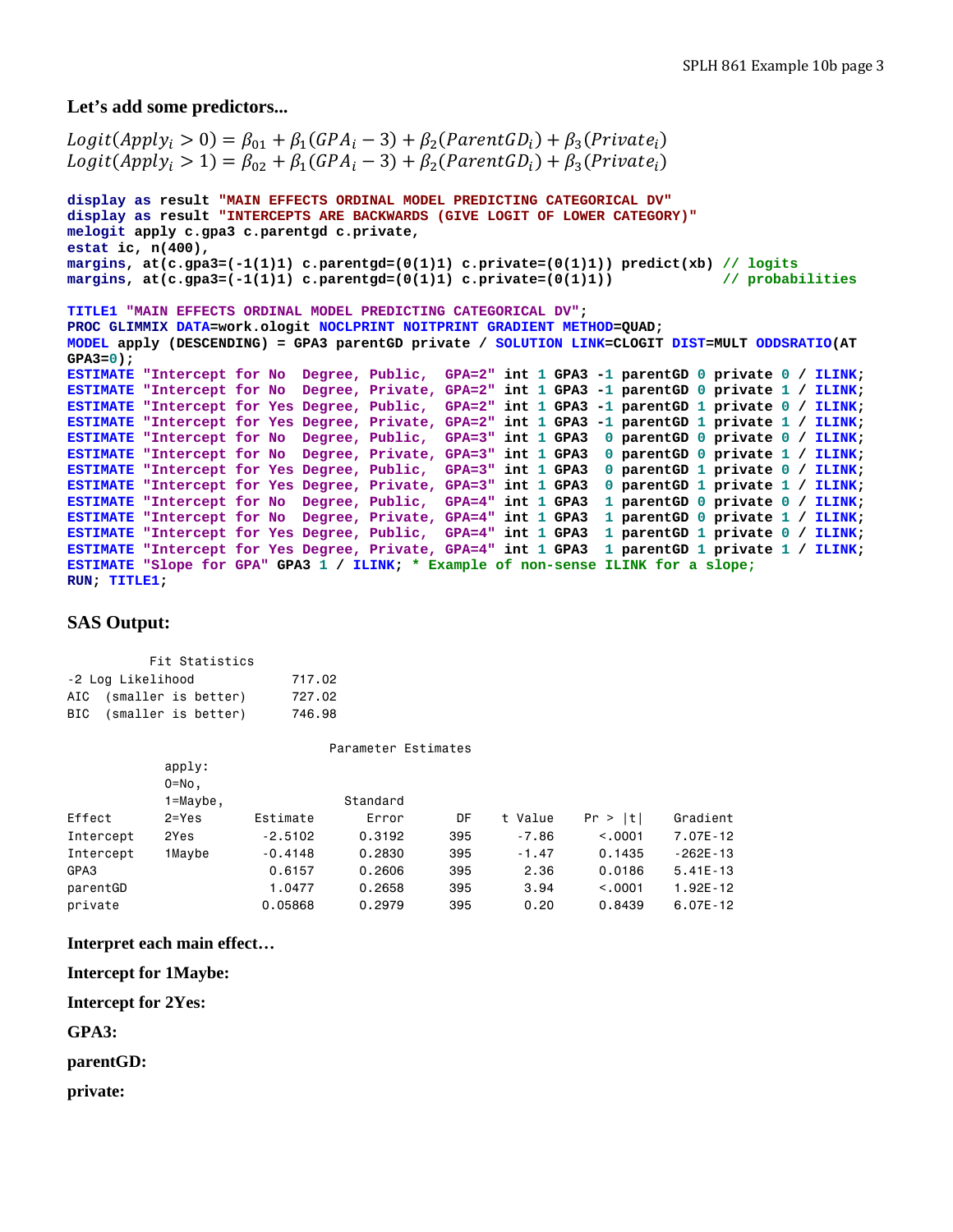|                                          |  |                 |                        |           |           |          |     |          |                       |         | Standard |
|------------------------------------------|--|-----------------|------------------------|-----------|-----------|----------|-----|----------|-----------------------|---------|----------|
|                                          |  |                 |                        |           |           | Standard |     |          |                       |         | Error    |
| Label                                    |  |                 |                        |           | Estimate  | Error    |     |          | DF t Value $Pr >  t $ | Mean    | Mean     |
| Intercept for No                         |  |                 | Degree, Public,        | GPA=2     | $-3,1260$ | 0.4525   | 395 | $-6.91$  | < 0.0001              | 0.04205 | 0.01823  |
| Intercept for No                         |  |                 | Degree, Private, GPA=2 |           | $-3,0673$ | 0.3211   | 395 | $-9.55$  | < 0.001               | 0.04448 | 0.01365  |
| Intercept for Yes Degree, Public,        |  |                 |                        | GPA=2     | $-2,0783$ | 0.4971   | 395 | $-4.18$  | < 0.001               | 0.1112  | 0.04914  |
| Intercept for Yes Degree, Private, GPA=2 |  |                 |                        |           | $-2,0196$ | 0.3893   | 395 | $-5.19$  | < 0.001               | 0.1172  | 0.04027  |
| Intercept for No                         |  |                 | Degree Public          | $GPA=3$   | $-2.5102$ | 0.3192   | 395 | $-7.86$  | < .0001               | 0.07515 | 0.02218  |
| Intercept for No                         |  |                 | Degree, Private, GPA=3 |           | $-2.4515$ | 0.1870   | 395 | $-13.11$ | < 0.001               | 0.07933 | 0.01366  |
| Intercept for Yes Degree, Public,        |  |                 |                        | GPA=3     | $-1.4625$ | 0.3608   | 395 | $-4.05$  | < 0.001               | 0.1881  | 0.05510  |
| Intercept for Yes Degree, Private, GPA=3 |  |                 |                        |           | $-1.4039$ | 0.2634   | 395 | $-5.33$  | < 0.001               | 0.1972  | 0.04170  |
| Intercept for No                         |  | Degree, Public, |                        | GPA=4     | $-1.8945$ | 0.3672   | 395 | $-5.16$  | < 0.001               | 0.1307  | 0.04173  |
| Intercept for No                         |  |                 | Degree, Private, GPA=4 |           | $-1.8358$ | 0.3204   | 395 | $-5.73$  | < 0.001               | 0.1376  | 0.03801  |
| Intercept for Yes Degree, Public,        |  |                 |                        | $GPA = 4$ | $-0.8468$ | 0.3862   | 395 | $-2.19$  | 0.0289                | 0.3001  | 0.08111  |
| Intercept for Yes Degree, Private, GPA=4 |  |                 |                        |           | $-0.7881$ | 0.3508   | 395 | $-2.25$  | 0.0252                | 0.3126  | 0.07538  |
| Slope for GPA                            |  |                 |                        |           | 0.6157    | 0.2606   | 395 | 2.36     | 0.0186                | 0.6493  | 0.05935  |

Estimates

The last line illustrates why you cannot "un-logit" a slope… the difference between the intercepts per unit GPA in logits is a constant 0.6157, but the difference in probability is not constant (and is not 0). Similarly, the difference between the groups is constant in logits, but is NOT constant in probability (it depends where you are on the probability scale, which depends upon the submodel and the values of the other predictors).

**These models have made an important (but empirically testable) assumption of proportional odds: that all predictor slopes are equal across sub-models. To get a sense of what the slopes would be for each sub-model otherwise we can take advantage of the fact that our outcome only has 3 categories and fit it using a nominal (generalized logit) model instead, with "1maybe" as the reference outcome.** 

**However, STATA does not appear to have a mixed effects version of this model, so we will use a univariate version instead (although it is supposed to be possible to do using GSEM).** 

**\_\_\_\_\_\_\_\_\_\_\_\_\_\_\_\_\_\_\_\_\_\_\_\_\_\_\_\_\_\_\_\_\_\_\_\_\_\_\_\_\_\_\_\_\_\_\_\_\_\_\_\_\_\_\_\_\_\_\_\_\_\_\_\_\_\_\_\_\_\_\_\_\_\_\_\_\_\_\_\_\_\_\_\_\_\_** 

**Empty Nominal Model predicting the generalized logit of 3-category apply (like dummy-coding):**   $Logit(Apply_i = 0 \text{ instead of } 1) = \beta_{00} \rightarrow \ \ \text{Probability}(Apply_i = 0 \text{ instead of } 1) = \frac{exp(\beta_{00})}{1+exp(\beta_{00})}$  $Logit(Apply_i = 2 \ instead \ of \ 1) = \beta_{02} \ \ \rightarrow \ \ \ Probability(Apply_i = 2 \ instead \ of \ 1) = \frac{exp(\beta_{02})}{1+exp(\beta_{02})}$ **display as result "EMPTY ORDINAL MODEL PREDICTING CATEGORICAL DV" display as result "INTERCEPTS ARE NO LONGER BACKWARDS (GIVES LOGIT OF NON-BASE CATEGORY)" mlogit apply , baseoutcome(1), estat ic, n(400),** 

```
nlcom 1/(1+exp(-1*(_b[0No:_cons]))) // intercept for y=0 instead of 1 in probability
nlcom 1/(1+exp(-1*(_b[2Maybe:_cons]))) // intercept for y=2 instead of 1 in probability
```

```
TITLE1 "EMPTY NOMINAL MODEL PREDICTING CATEGORICAL DV"; 
PROC GLIMMIX DATA=work.ologit NOCLPRINT NOITPRINT GRADIENT METHOD=QUAD; 
MODEL apply (REFERENCE="1Maybe") = / SOLUTION LINK=GLOGIT DIST=MULT; 
* ILINK requests logit estimate to be transformed into probability;
ESTIMATE "Intercept" intercept 1 / ILINK BYCAT; * BYCAT gives per submodel;
RUN; TITLE1;
```
## **SAS Output:**

|                             | Fit Statistics          |        |  |  |  |  |  |  |  |  |  |
|-----------------------------|-------------------------|--------|--|--|--|--|--|--|--|--|--|
| -2 Log Likelihood<br>741.21 |                         |        |  |  |  |  |  |  |  |  |  |
|                             | AIC (smaller is better) | 745.21 |  |  |  |  |  |  |  |  |  |
|                             | BIC (smaller is better) | 753.19 |  |  |  |  |  |  |  |  |  |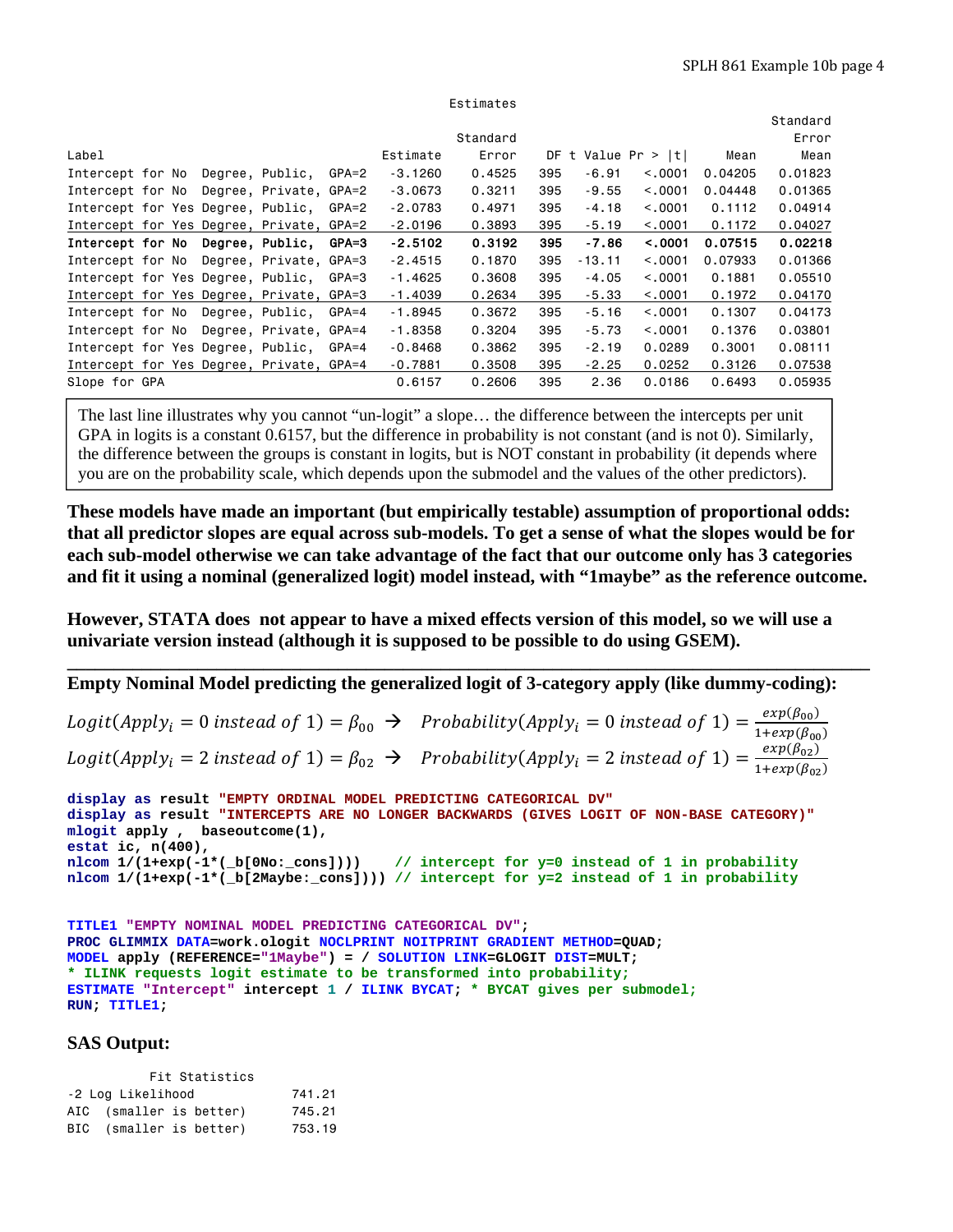|           |                                                   |           | Parameter Estimates |           |         |                                                                    |              |            |
|-----------|---------------------------------------------------|-----------|---------------------|-----------|---------|--------------------------------------------------------------------|--------------|------------|
|           | apply:<br>$0 = No,$                               |           |                     |           |         |                                                                    |              |            |
|           | $1 = Maybe,$                                      |           | Standard            |           |         |                                                                    |              |            |
| Effect    | $2 = Yes$                                         | Estimate  | Error               | DF        | t Value | Pr >  t                                                            | Gradient     |            |
| Intercept | 0 <sub>No</sub>                                   | 0.4520    | 0.1081              | 398       | 4.18    | < 0.001                                                            | $-107E - 16$ |            |
| Intercept | 2Yes                                              | $-1.2528$ | 0.1793              | 398       | $-6.99$ | < 0.001                                                            | $1.35E - 14$ |            |
|           |                                                   |           |                     | Estimates |         |                                                                    |              |            |
|           | apply:                                            |           |                     |           |         |                                                                    |              |            |
|           | $0 = No$ ,                                        |           |                     |           |         |                                                                    |              | Standard   |
|           | $1 = Maybe,$                                      |           | Standard            |           |         |                                                                    |              | Error      |
| Label     | $2 = Yes$                                         | Estimate  | Error               | <b>DF</b> | t Value | Pr >  t                                                            | Mean         | Mean       |
| Intercept | 0 <sub>No</sub>                                   | 0.4520    | 0.1081              | 398       | 4.18    | < 0.001                                                            | 0.5500       | 0.02487    |
| Intercept | 2Yes                                              | $-1.2528$ | 0.1793              | 398       | $-6.99$ | < 0.0001                                                           | 0.1000       | 0.01500    |
|           | Given that $y = 0$ or $y = 1$ :                   |           |                     |           |         | apply: 0=Not, 1=Maybe, 2=Yes                                       |              |            |
|           | Probability $(Apply_i = 0) =$                     |           |                     |           |         |                                                                    | Cumulative   | Cumulative |
|           | $\frac{exp(0.4520)}{[1+exp(0.4520)]}$ / = .6111   |           | <b>APPLY</b>        | Frequency | Percent |                                                                    | Frequency    | Percent    |
|           |                                                   |           | 0 <sub>No</sub>     | 220       | 55,00   |                                                                    | 220          | 55,00      |
|           | Given that $y = 0$ or $y = 1$ :                   |           | 1Maybe              | 140       | 35,00   |                                                                    | 360          | 90.00      |
|           | Probability $(Apply_i = 2) =$                     |           |                     | 40        | 10.00   |                                                                    | 400          | 100,00     |
|           | $\frac{exp(-1.2528)}{[1+exp(-1.2528)]}$ / = .2222 |           |                     |           |         | Probability that y=0 or y=1: .90, so y=0 is .55/.90 = .6111        |              |            |
|           |                                                   |           |                     |           |         | Probability that $y=2$ or $y=1$ : .45, so $y=2$ is .10/.45 = .2222 |              |            |

**The logits translate into conditional probabilities, the predicted "mean" is the marginal probability. \_\_\_\_\_\_\_\_\_\_\_\_\_\_\_\_\_\_\_\_\_\_\_\_\_\_\_\_\_\_\_\_\_\_\_\_\_\_\_\_\_\_\_\_\_\_\_\_\_\_\_\_\_\_\_\_\_\_\_\_\_\_\_\_\_\_\_\_\_\_\_\_\_\_\_\_\_\_\_\_\_\_\_\_\_\_** 

### **Let's add some predictors...**

```
Logit(Apply_i = 0 instead of 1) = \beta_{00} + \beta_{10} (GPA_i - 3) + \beta_{20} (ParentGD_i) + \beta_{30} (Private_i)Logit(Apply_i = 2 \text{ instead of } 1) = \beta_{02} + \beta_{12}(GPA_i - 3) + \beta_{22}(ParentGD_i) + \beta_{32}(Private_i)
```

```
display as result "MAIN EFFECTS ORDINAL MODEL PREDICTING CATEGORICAL DV" 
display as result "INTERCEPTS ARE NO LONGER BACKWARDS (GIVES LOGIT OF NON-BASE CATEGORY)"
mlogit apply c.gpa3 c.parentgd c.private, baseoutcome(1), 
estat ic, n(400), 
margins, at(c.gpa3=(-1(1)1) c.parentgd=(0(1)1) c.private=(0(1)1)) predict(xb) // logits
margins, at(c.gpa3=(-1(1)1) c.parentgd=(0(1)1) c.private=(0(1)1)) // probabilities
TITLE1 "MAIN EFFECTS NOMINAL MODEL PREDICTING CATEGORICAL DV"; 
PROC GLIMMIX DATA=work.ologit NOCLPRINT NOITPRINT GRADIENT METHOD=QUAD; 
MODEL apply (REFERENCE="1Maybe") = GPA3 parentGD private / SOLUTION LINK=GLOGIT DIST=MULT 
ODDSRATIO(AT GPA3=0); 
ESTIMATE "Int for No Degree, Public, GPA=2" int 1 GPA3 -1 parentGD 0 private 0 / ILINK BYCAT; 
ESTIMATE "Int for No Degree, Private, GPA=2" int 1 GPA3 -1 parentGD 0 private 1 / ILINK BYCAT; 
ESTIMATE "Int for Yes Degree, Public, GPA=2" int 1 GPA3 -1 parentGD 1 private 0 / ILINK BYCAT; 
ESTIMATE "Int for Yes Degree, Private, GPA=2" int 1 GPA3 -1 parentGD 1 private 1 / ILINK BYCAT; 
ESTIMATE "Int for No Degree, Public, GPA=3" int 1 GPA3 0 parentGD 0 private 0 / ILINK BYCAT; 
ESTIMATE "Int for No Degree, Private, GPA=3" int 1 GPA3 0 parentGD 0 private 1 / ILINK BYCAT; 
ESTIMATE "Int for Yes Degree, Public, GPA=3" int 1 GPA3 0 parentGD 1 private 0 / ILINK BYCAT; 
ESTIMATE "Int for Yes Degree, Private, GPA=3" int 1 GPA3 0 parentGD 1 private 1 / ILINK BYCAT; 
ESTIMATE "Int for No Degree, Public, GPA=4" int 1 GPA3 1 parentGD 0 private 0 / ILINK BYCAT; 
ESTIMATE "Int for No Degree, Private, GPA=4" int 1 GPA3 1 parentGD 0 private 1 / ILINK BYCAT; 
ESTIMATE "Int for Yes Degree, Public, GPA=4" int 1 GPA3 1 parentGD 1 private 0 / ILINK BYCAT; 
ESTIMATE "Int for Yes Degree, Private, GPA=4" int 1 GPA3 1 parentGD 1 private 1 / ILINK BYCAT; 
RUN; TITLE1;
```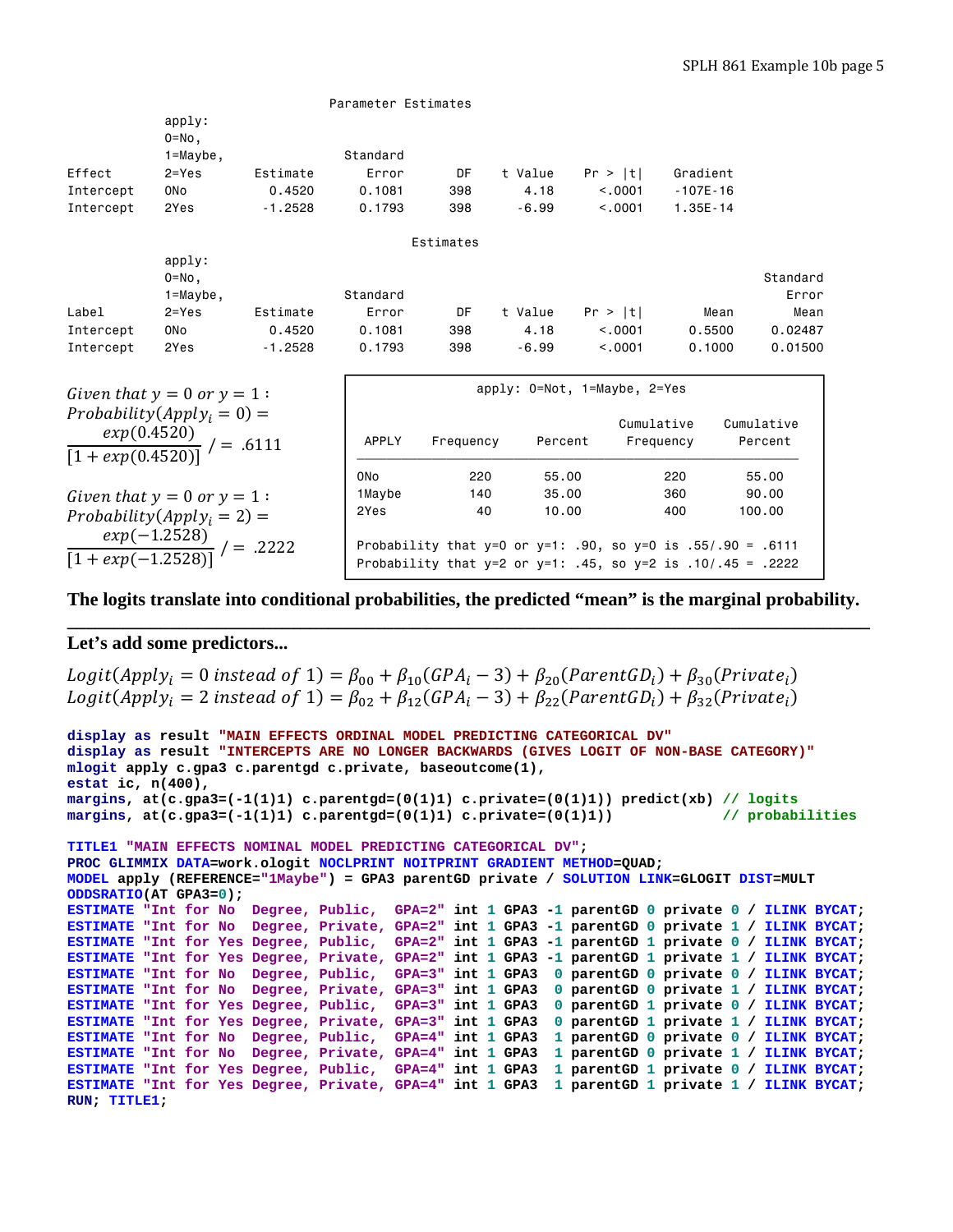| <b>SAS Output:</b>                |           |                     | Num | Type III Tests of Fixed Effects<br>Den |     |         |              |
|-----------------------------------|-----------|---------------------|-----|----------------------------------------|-----|---------|--------------|
| Fit Statistics                    |           | Effect              |     | DF                                     | DF  | F Value | Pr > F       |
| -2 Log Likelihood                 | 713.99    | GPA3                |     | $\overline{c}$                         | 392 | 2.48    | 0.0853       |
| (smaller is better)<br>AIC        | 729.99    | parentGD            |     | $\overline{c}$                         | 392 | 6.93    | 0.0011       |
| (smaller is better)<br><b>BIC</b> | 761.93    | private             |     | $\overline{c}$                         | 392 | 1.52    | 0.2204       |
|                                   |           |                     |     |                                        |     |         |              |
|                                   |           | Parameter Estimates |     |                                        |     |         |              |
| apply:                            |           |                     |     |                                        |     |         |              |
| $0 = No,$                         |           |                     |     |                                        |     |         |              |
| $1 = Maybe,$                      |           | Standard            |     |                                        |     |         |              |
| Effect<br>$2 = Yes$               | Estimate  | Error               | DF  | t Value                                |     | Pr >  t | Gradient     |
| Intercept<br>0 <sub>No</sub>      | 0.9515    | 0.3258              | 392 | 2.92                                   |     | 0.0037  | $-2.37E-8$   |
| Intercept<br>2Yes                 | $-0.7641$ | 0.4511              | 392 | $-1.69$                                |     | 0.0911  | $3.684E - 8$ |
|                                   |           |                     |     |                                        |     |         |              |
| GPA3<br>0 <sub>No</sub>           | $-0.4488$ | 0.2902              | 392 | $-1.55$                                |     | 0.1228  | $8.02E - 11$ |
| GPA3<br>2Yes                      | 0.4753    | 0.4871              | 392 | 0.98                                   |     | 0.3298  | $-597E - 12$ |
|                                   |           |                     |     |                                        |     |         |              |
| <b>ONO</b><br>parentGD            | $-0.9516$ | 0.3171              | 392 | $-3.00$                                |     | 0.0029  | $-1.6E-8$    |
| parentGD<br>2Yes                  | 0.4225    | 0.4083              | 392 | 1.03                                   |     | 0.3014  | $2.634E - 8$ |
|                                   |           |                     |     |                                        |     |         |              |
| private<br><b>ONO</b>             | $-0.4188$ | 0.3433              | 392 | $-1.22$                                |     | 0.2232  | $-1.27E-8$   |
| private<br>2Yes                   | $-0.7789$ | 0.4706              | 392 | $-1.66$                                |     | 0.0987  | $2.266E - 8$ |

**It looks like parent graduate degree (no vs. yes) has a stronger effect on no vs. maybe, whereas public vs. private school has a stronger effect on maybe vs. yes. But are these effect sizes really different?** 

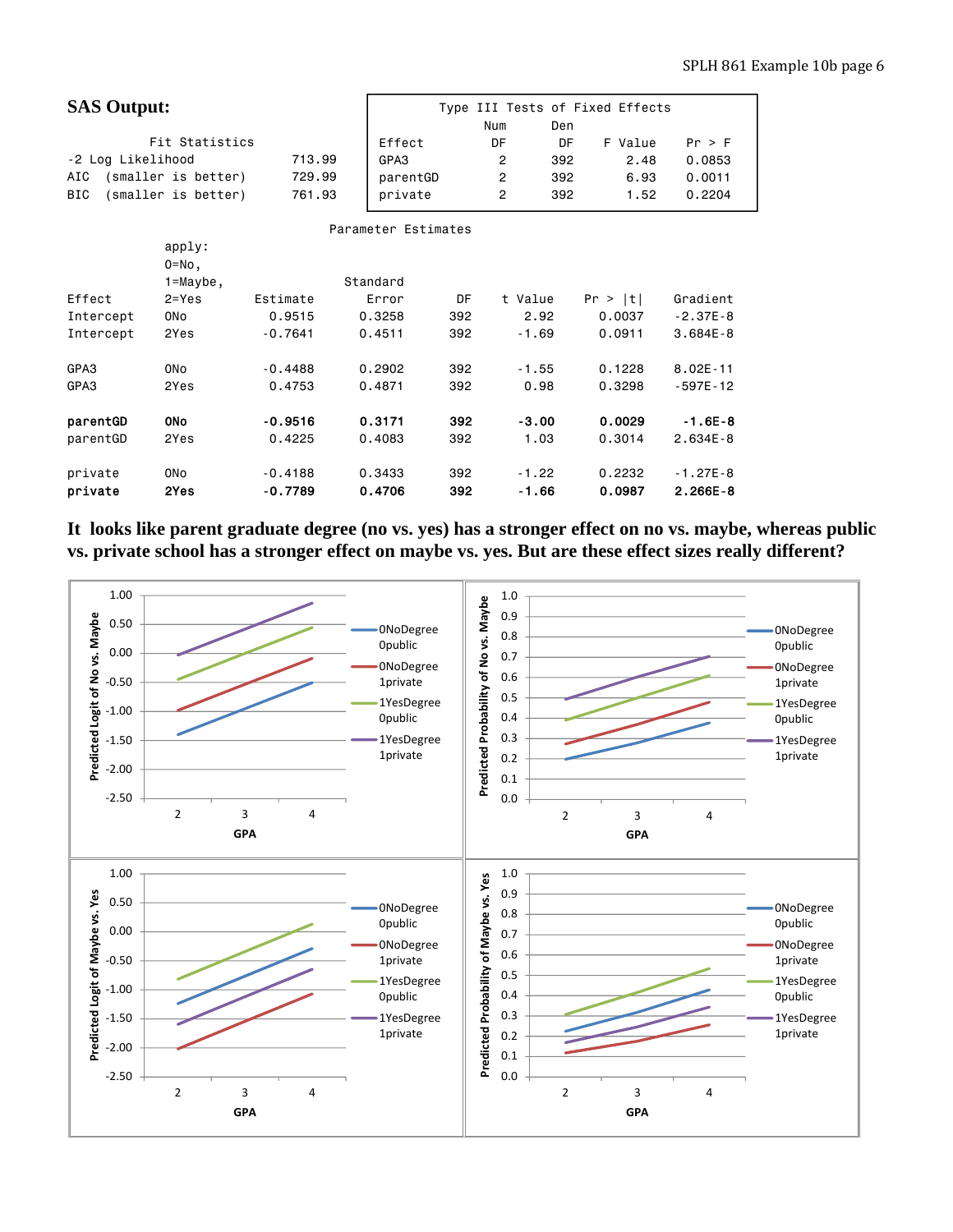|  |  |  | Estimates (how plots were made) |  |
|--|--|--|---------------------------------|--|
|--|--|--|---------------------------------|--|

|                                    |                        |         | apply:          |            |          |     |            |         |         |          |
|------------------------------------|------------------------|---------|-----------------|------------|----------|-----|------------|---------|---------|----------|
|                                    |                        |         | $0 = No$ ,      |            |          |     |            |         |         | Standard |
|                                    |                        |         | $1 =$ Maybe,    |            | Standard |     |            |         |         | Error    |
| Label                              |                        |         | $2 = Yes$       | Estimate   | Error    |     | DF t Value | Pr >  t | Mean    | Mean     |
| Int for No<br>Degree, Public,      |                        | $GPA=2$ | 0N <sub>o</sub> | 1,4003     | 0.4714   | 392 | 2.97       | 0.0032  | 0.7588  | 0.07966  |
| Int for No<br>Degree, Public,      |                        | $GPA=2$ | 2Yes            | $-1.2393$  | 0.7516   | 392 | $-1.65$    | 0.0999  | 0.05417 | 0.03582  |
| Int for No                         | Degree, Private, GPA=2 |         | 0No             | 0.9815     | 0.3014   | 392 | 3.26       | 0.0012  | 0.7020  | 0.05998  |
| Int for No                         | Degree, Private, GPA=2 |         | 2Yes            | $-2.0182$  | 0.5496   | 392 | $-3.67$    | 0.0003  | 0.03496 | 0.01755  |
| Int for Yes Degree, Public, GPA=2  |                        |         | 0No             | 0.4486     | 0.5564   | 392 | 0.81       | 0.4206  | 0.5207  | 0.1294   |
| Int for Yes Degree, Public, GPA=2  |                        |         | 2Yes            | $-0.8168$  | 0.8380   | 392 | $-0.97$    | 0.3303  | 0.1469  | 0.09749  |
| Int for Yes Degree, Private, GPA=2 |                        |         | 0No             | 0.02981    | 0.4335   | 392 | 0.07       | 0.9452  | 0.4614  | 0.1018   |
| Int for Yes Degree, Private, GPA=2 |                        |         | 2Yes            | $-1.5957$  | 0.6744   | 392 | $-2.37$    | 0.0185  | 0.09080 | 0.05246  |
| Int for No Degree, Public, GPA=3   |                        |         | 0No             | 0.9515     | 0.3258   | 392 | 2.92       | 0.0037  | 0.6386  | 0.06687  |
| Int for No<br>Degree, Public,      |                        | GPA=3   | 2Yes            | $-0.7641$  | 0.4511   | 392 | $-1.69$    | 0.0911  | 0.1149  | 0.04087  |
| Int for No                         | Degree, Private, GPA=3 |         | 0No             | 0.5327     | 0.1261   | 392 | 4.23       | < 0.001 | 0.5839  | 0.02887  |
| Int for No                         | Degree, Private, GPA=3 |         | 2Yes            | $-1.5429$  | 0.2322   | 392 | $-6.64$    | < 0.001 | 0.07327 | 0.01487  |
| Int for Yes Degree, Public, GPA=3  |                        |         | 0No             | $-0.00012$ | 0.4111   | 392 | $-0.00$    | 0.9998  | 0.3689  | 0.08788  |
| Int for Yes Degree, Public,        |                        | GPA=3   | 2Yes            | $-0.3416$  | 0.5184   | 392 | $-0.66$    | 0.5104  | 0.2622  | 0.09139  |
| Int for Yes Degree, Private, GPA=3 |                        |         | 0No             | $-0.4189$  | 0.2974   | 392 | $-1.41$    | 0.1597  | 0.3315  | 0.06217  |
| Int for Yes Degree, Private, GPA=3 |                        |         | 2Yes            | $-1.1204$  | 0.3669   | 392 | $-3.05$    | 0.0024  | 0.1644  | 0.04752  |
| Int for No Degree, Public,         |                        | GPA=4   | 0No             | 0.5028     | 0.3982   | 392 | 1.26       | 0.2074  | 0.4859  | 0.09194  |
| Int for No                         | Degree, Public, GPA=4  |         | 2Yes            | $-0.2888$  | 0.5628   | 392 | $-0.51$    | 0.6082  | 0.2202  | 0.08758  |
| Int for No                         | Degree, Private, GPA=4 |         | 0No             | 0.08396    | 0.3307   | 392 | 0.25       | 0.7997  | 0.4473  | 0.07667  |
| Int for No                         | Degree, Private, GPA=4 |         | 2Yes            | $-1.0677$  | 0.5295   | 392 | $-2.02$    | 0.0444  | 0.1414  | 0.06020  |
| Int for Yes Degree, Public, GPA=4  |                        |         | 0No             | $-0.4489$  | 0.4438   | 392 | -1.01      | 0.3124  | 0.2295  | 0.07504  |
| Int for Yes Degree, Public,        |                        | GPA=4   | 2Yes            | 0.1337     | 0.5567   | 392 | 0.24       | 0.8103  | 0.4110  | 0.1242   |
| Int for Yes Degree, Private, GPA=4 |                        |         | 0No             | $-0.8677$  | 0.3967   | 392 | $-2.19$    | 0.0293  | 0.2160  | 0.06392  |
| Int for Yes Degree, Private, GPA=4 |                        |         | 2Yes            | $-0.6451$  | 0.5375   | 392 | $-1.20$    | 0.2308  | 0.2698  | 0.1005   |

**One way to test differences in effect size across sub-models is to stack the possible sub-model outcomes into a single outcome and run a multivariate model, which can approximate a nominal model, but allows explicit contrasts of these separate slopes. Here is the SAS code to do so:** 

**\_\_\_\_\_\_\_\_\_\_\_\_\_\_\_\_\_\_\_\_\_\_\_\_\_\_\_\_\_\_\_\_\_\_\_\_\_\_\_\_\_\_\_\_\_\_\_\_\_\_\_\_\_\_\_\_\_\_\_\_\_\_\_\_\_\_\_\_\_\_\_\_\_\_\_\_\_\_\_\_\_\_\_\_\_\_** 

```
***** TRICKING A NOMINAL MODEL OUT OF A MULTIVARIATE MODEL;
***** provides a way to directly test differences between the sub-model slopes;
* Stack data into multivariate to get tests of proportional odds;
DATA work.ologitstacked; SET work.ologit; 
IF apply=0 THEN DO; MaybevsNo=1; MaybevsYes=.; END; 
IF apply=1 THEN DO; MaybevsNo=0; MaybevsYes=0; END; 
IF apply=2 THEN DO; MaybevsNo=.; MaybevsYes=1; END; 
DV10=1; DV12=0; y=MaybevsNo; OUTPUT; 
DV10=0; DV12=1; y=MaybevsYes; OUTPUT; 
LABEL DV10= "DV10: Is testing Maybe vs. No (0=N,1=Y)"
      DV12= "DV12: Is testing Maybe vs. Yes (0=N,1=Y)"
         y= "y: Actual response"; RUN; 
TITLE1 "EMPTY MULTIVARIATE MODEL PREDICTING DUMMY-CODED DVs"; 
PROC GLIMMIX DATA=work.ologitstacked NOCLPRINT NOITPRINT GRADIENT METHOD=QUAD; 
MODEL y (DESCENDING) = DV10 DV12 / NOINT SOLUTION LINK=LOGIT DIST=BINARY; 
ESTIMATE "Intercept for DV10" DV10 1 / ILINK;
```
**ESTIMATE "Intercept for DV12" DV12 1 / ILINK; RUN; TITLE1;** 

| Parameter Estimates |           |          |     |         |         |              |  |  |  |  |
|---------------------|-----------|----------|-----|---------|---------|--------------|--|--|--|--|
|                     |           | Standard |     |         |         |              |  |  |  |  |
| Effect              | Estimate  | Error    | DF  | t Value | Pr >  t | Gradient     |  |  |  |  |
| DV <sub>10</sub>    | 0.4520    | 0.1081   | 538 | 4.18    | < 0.001 | $-125F - 15$ |  |  |  |  |
| DV12                | $-1.2528$ | 0.1793   | 538 | -6.99   | < 0.001 | 4.36F-11     |  |  |  |  |